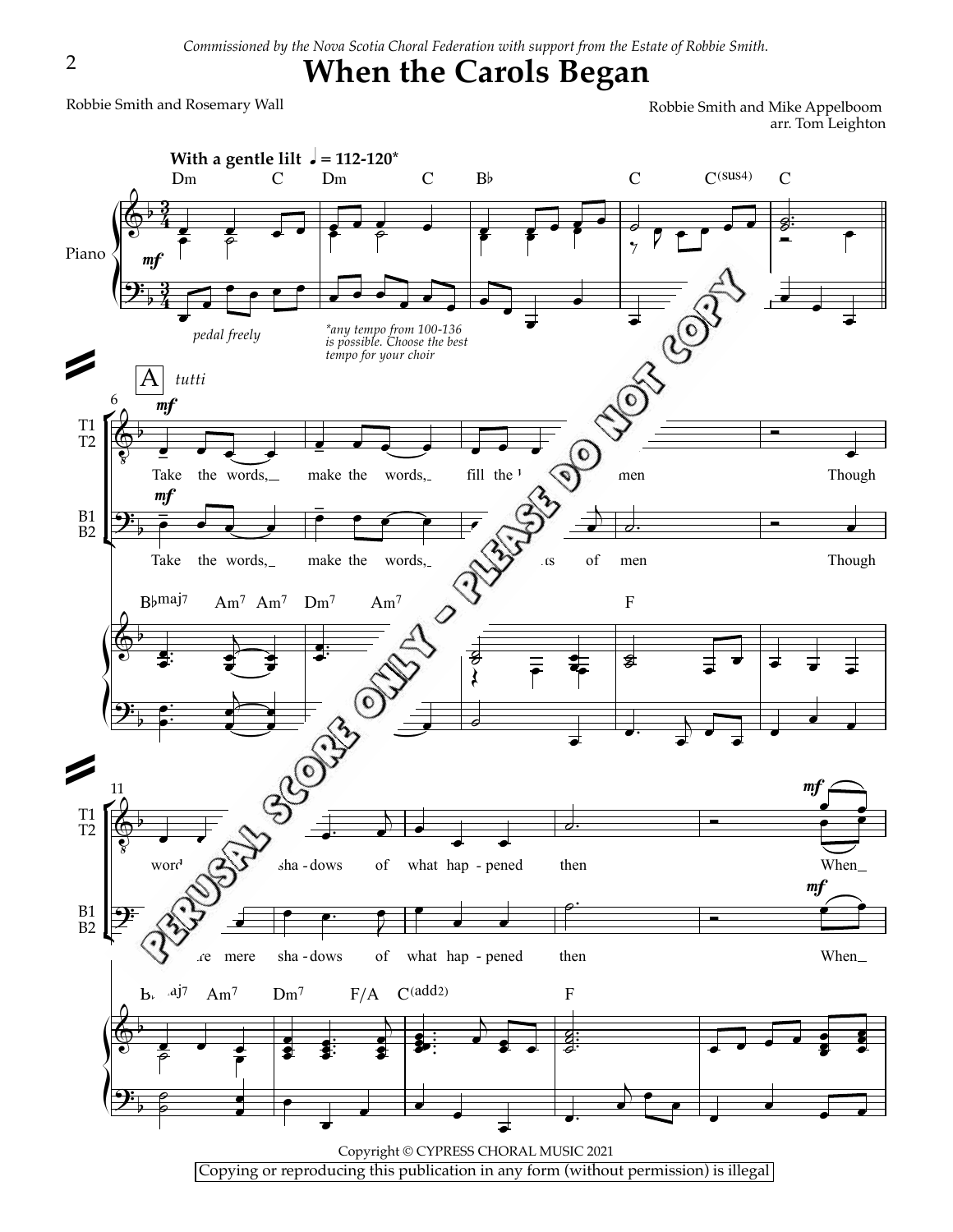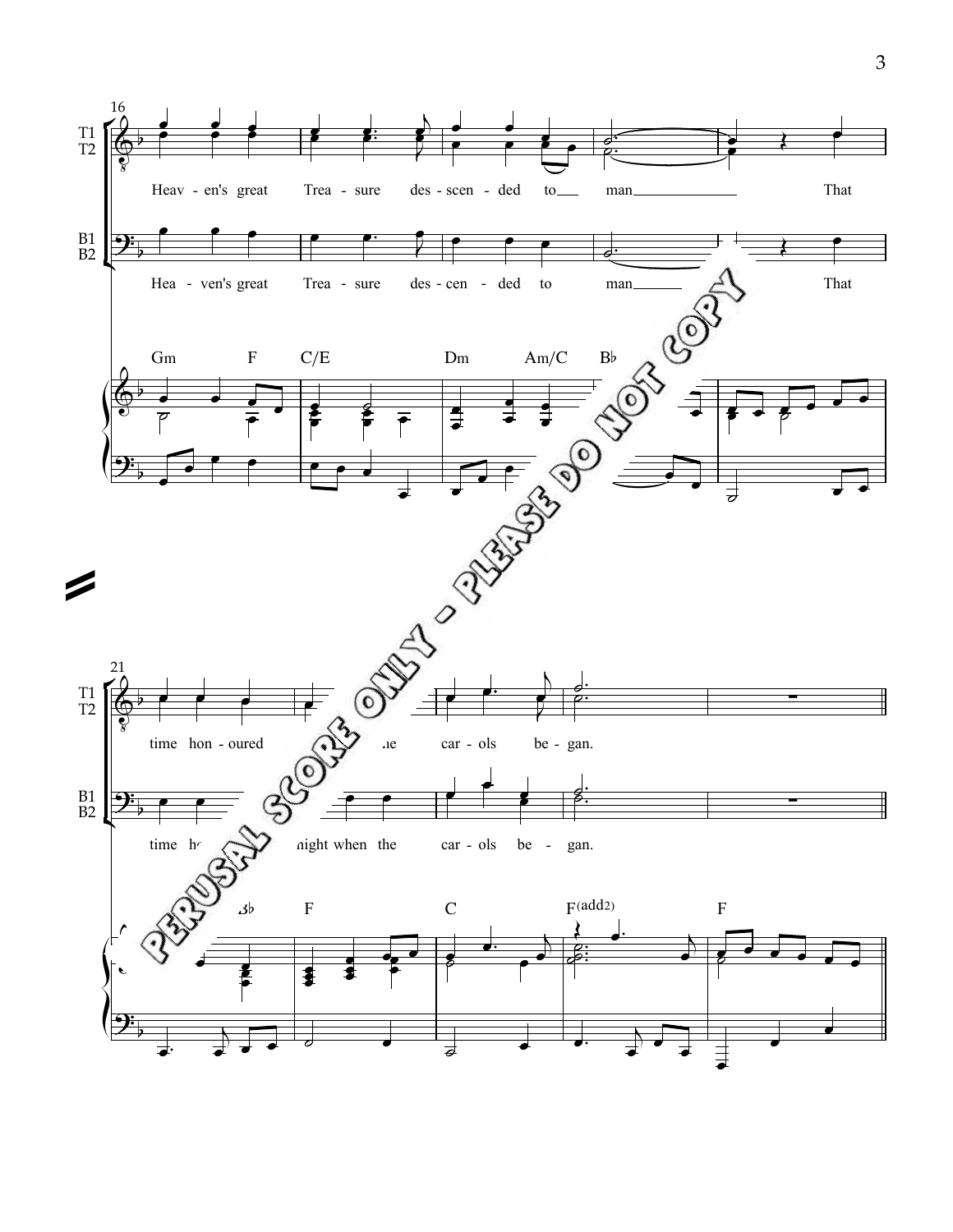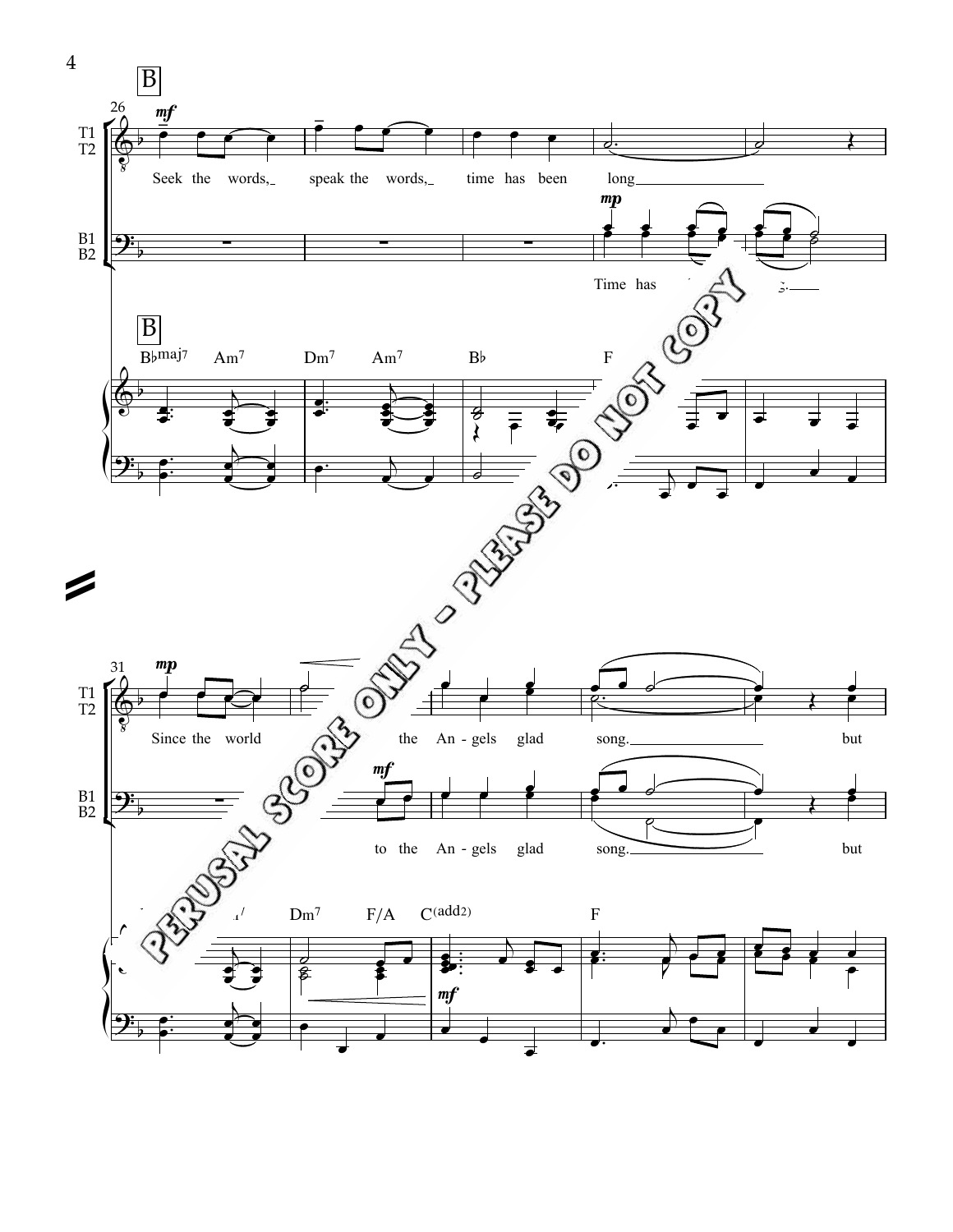

<sup>5</sup>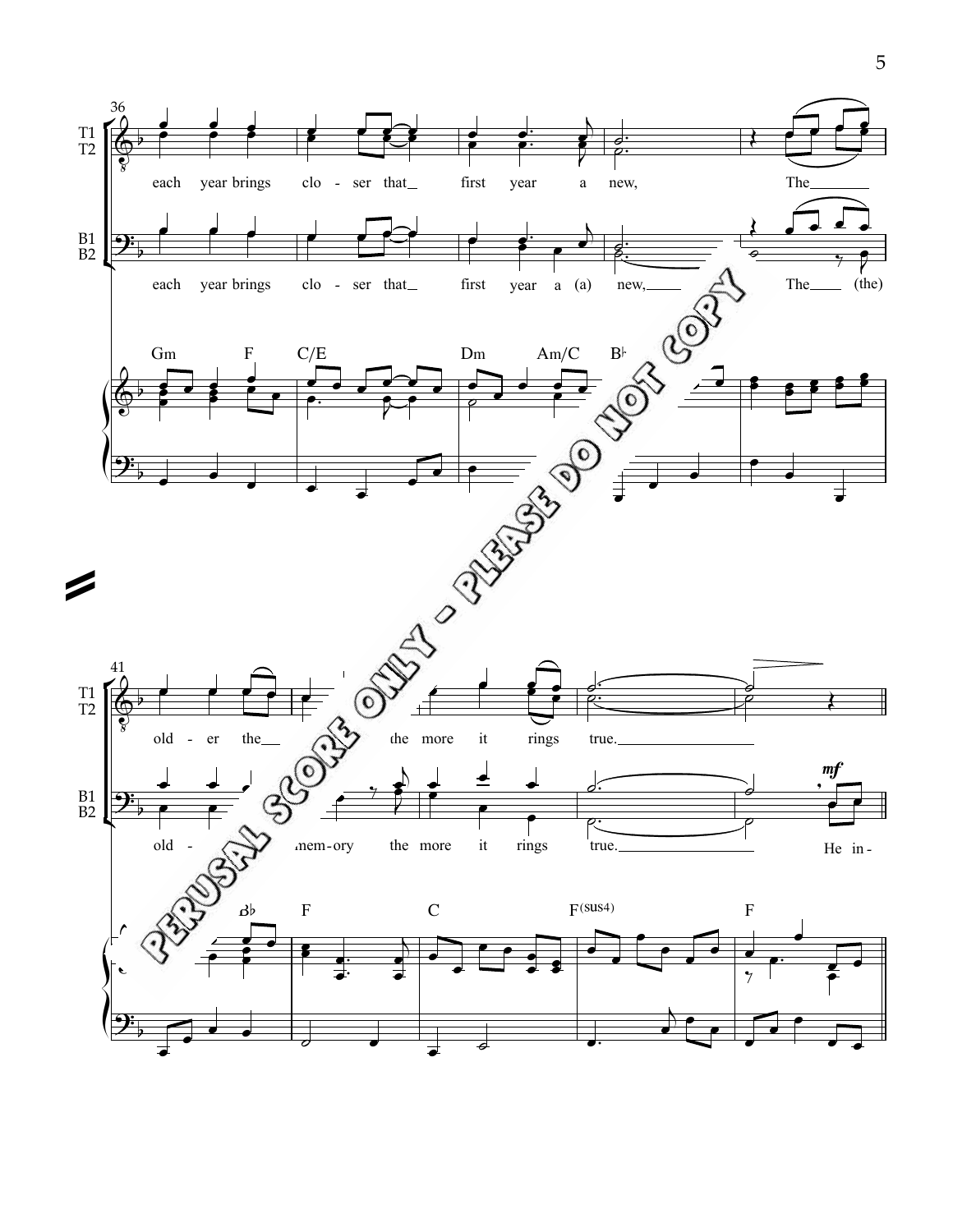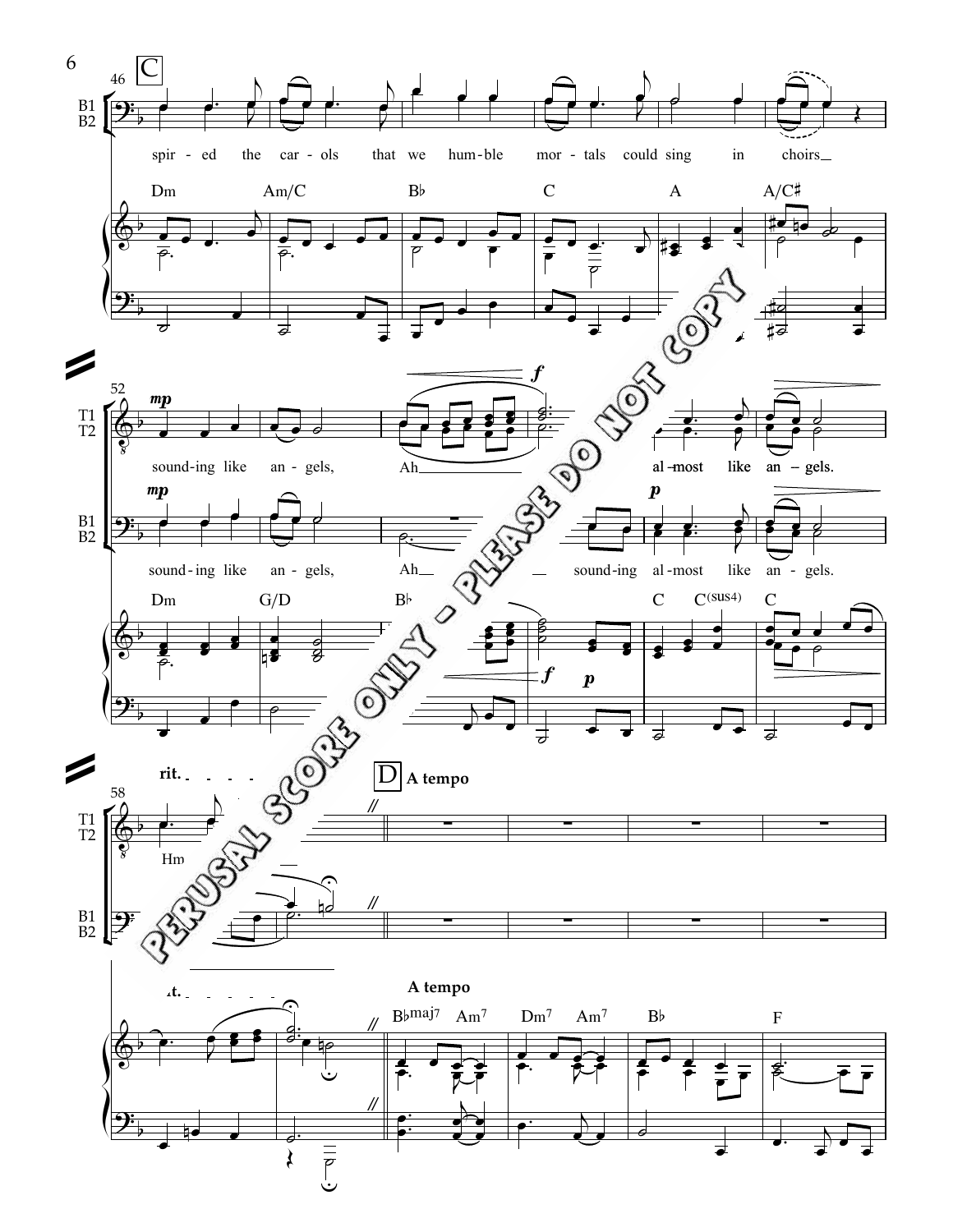

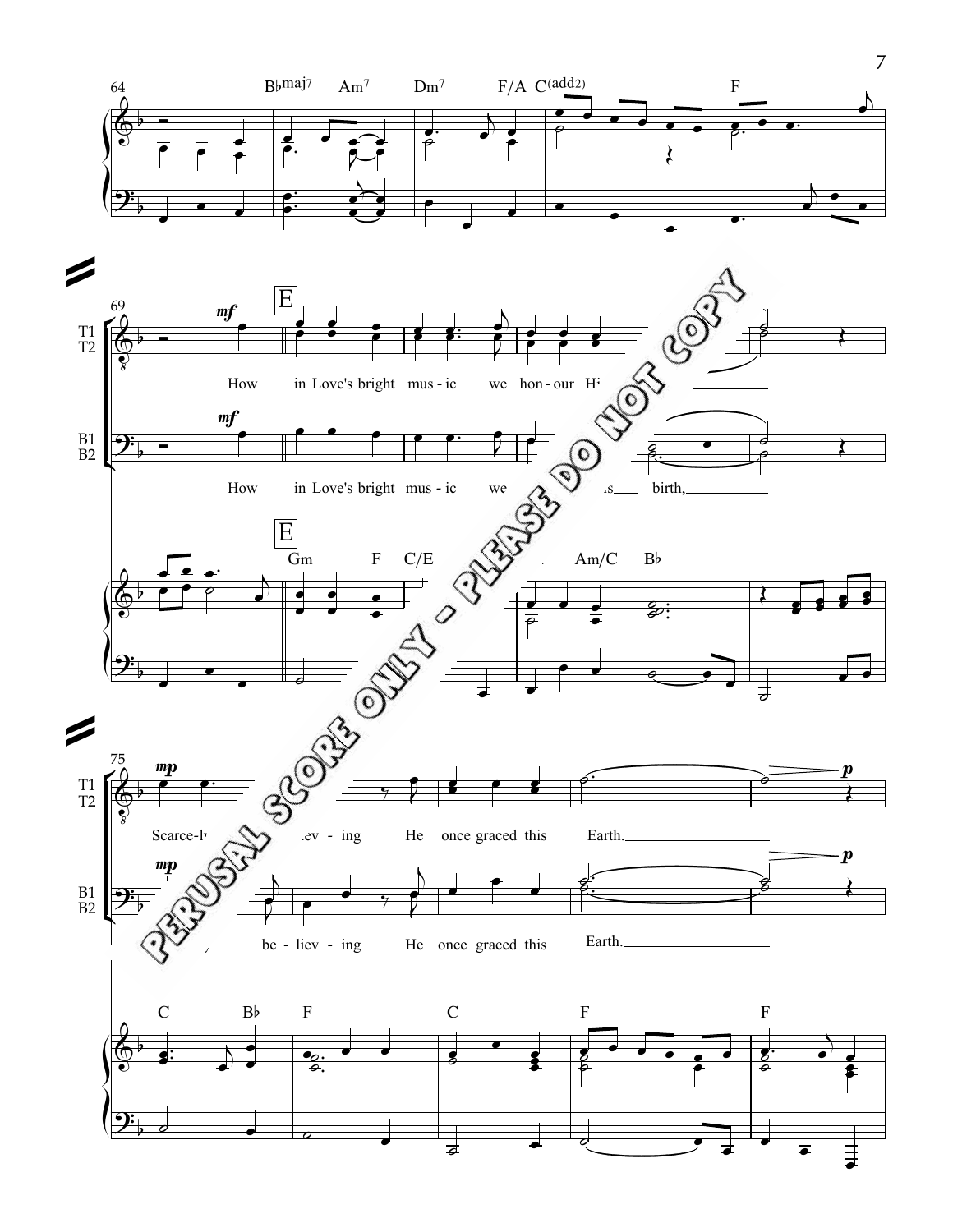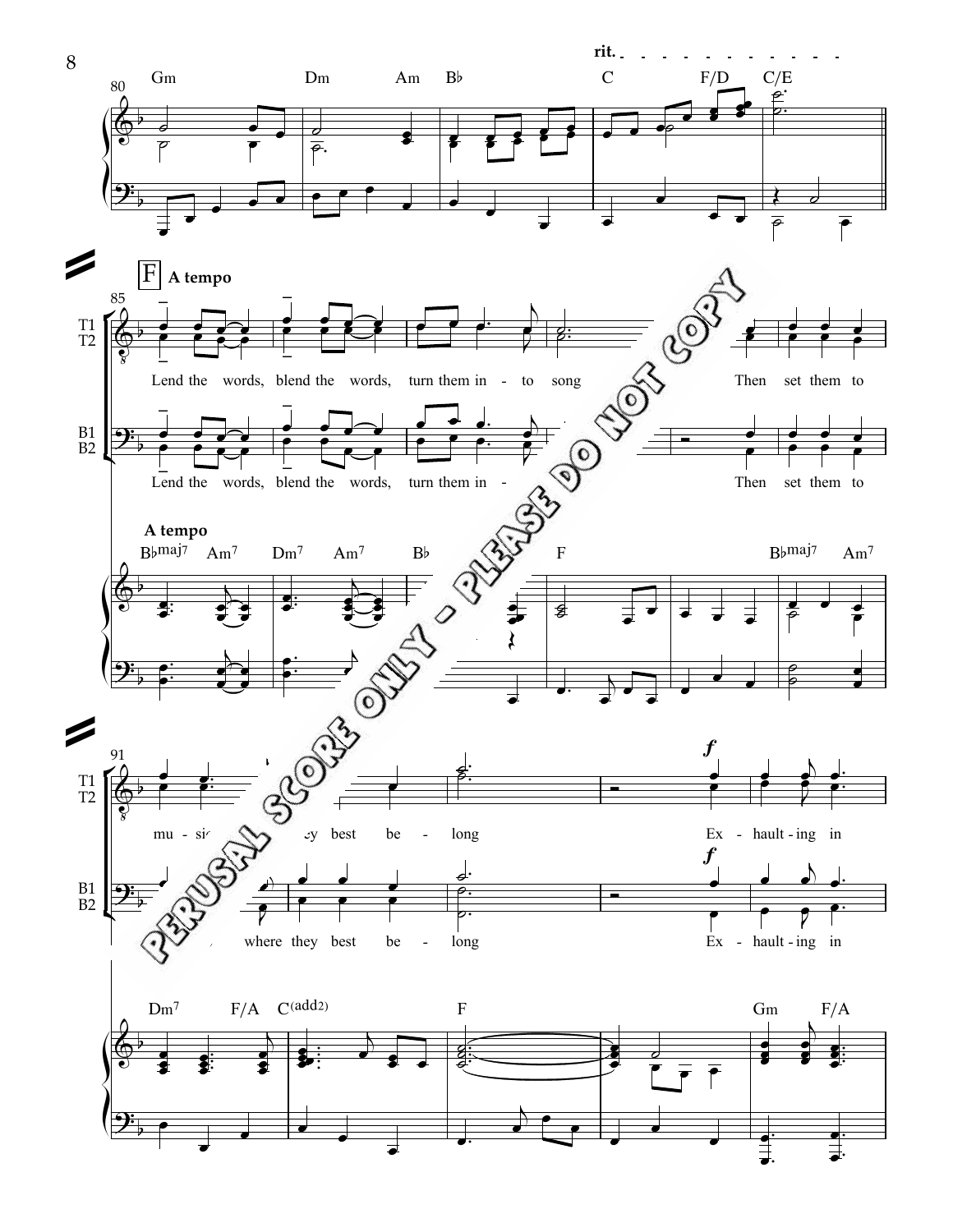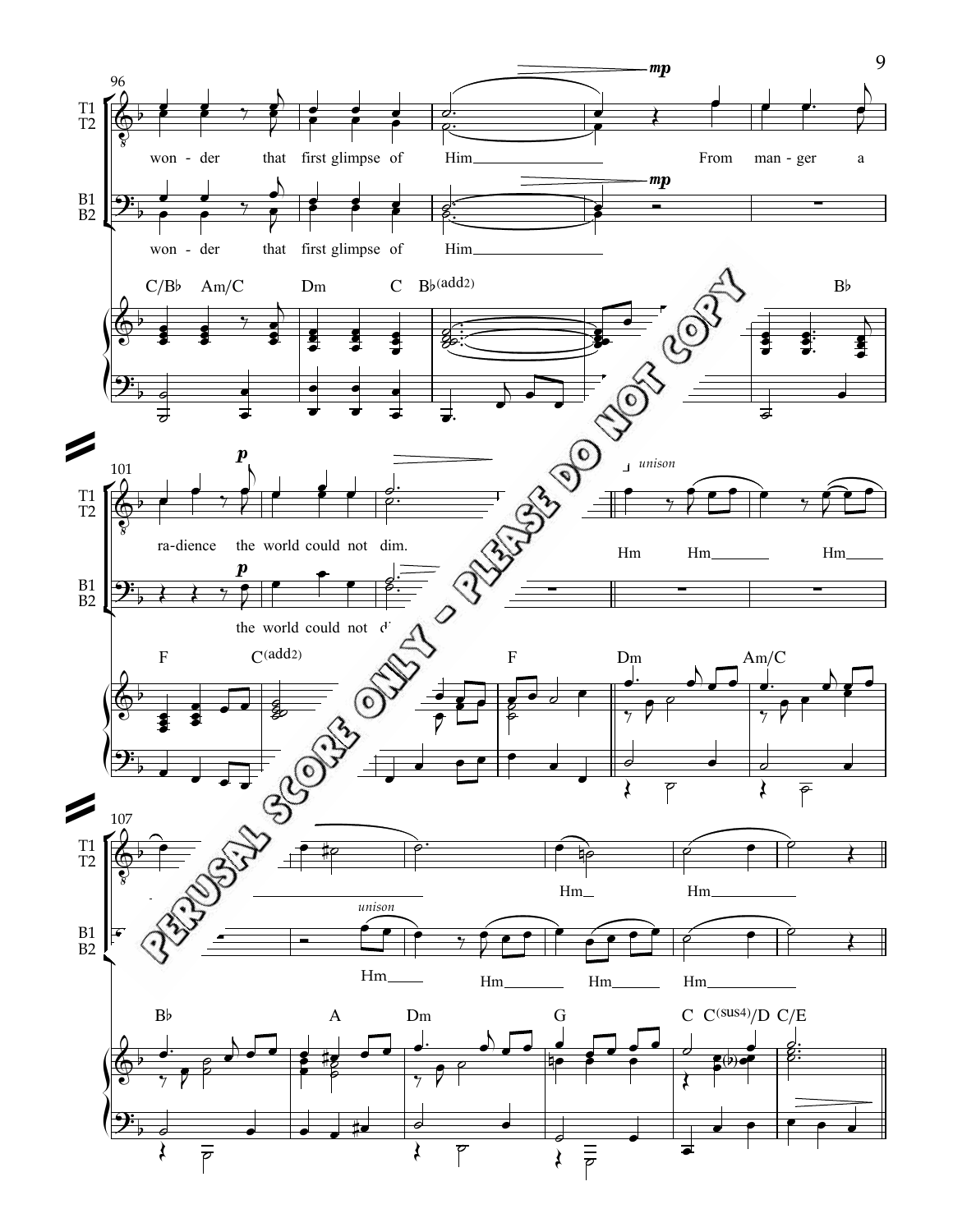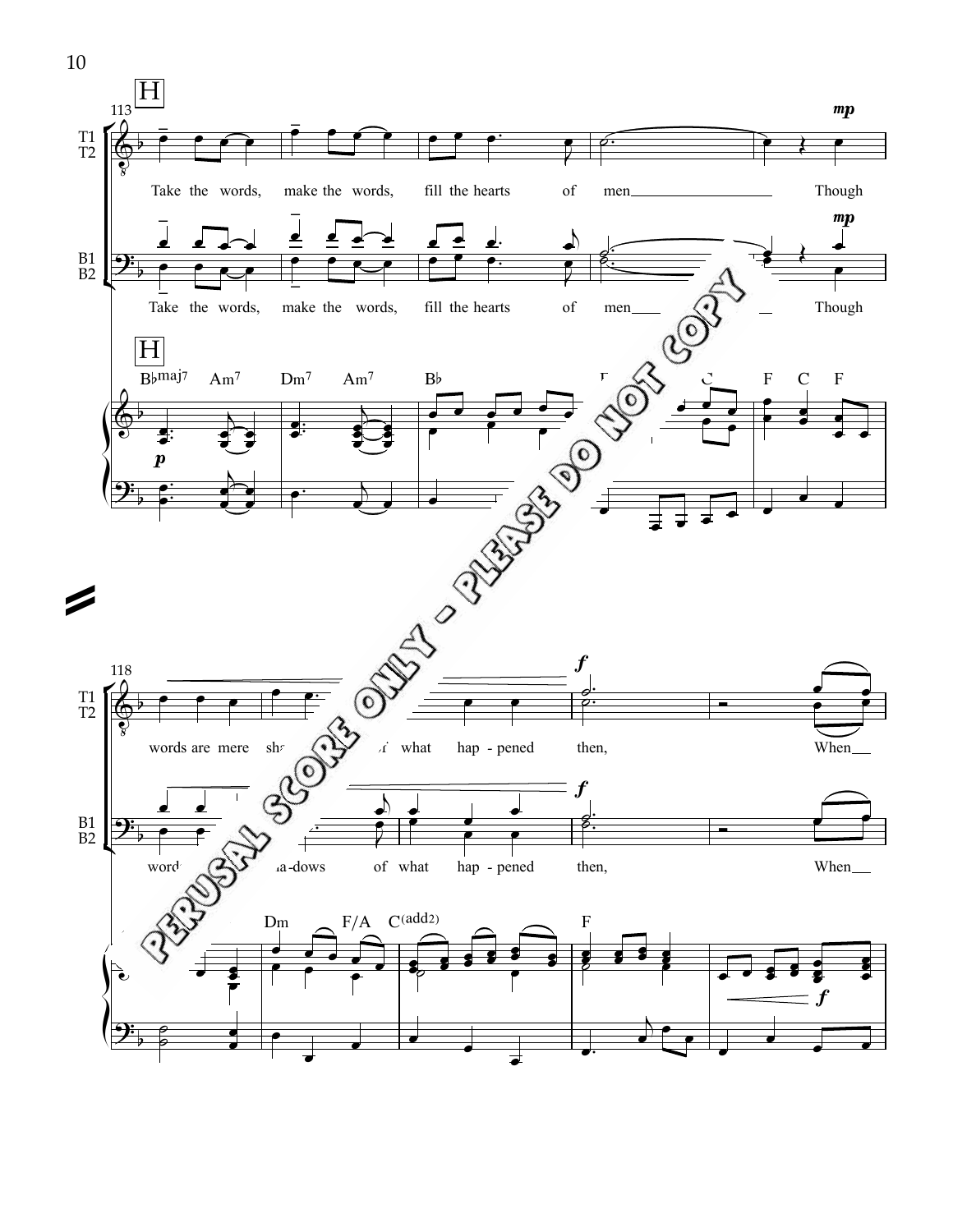

11